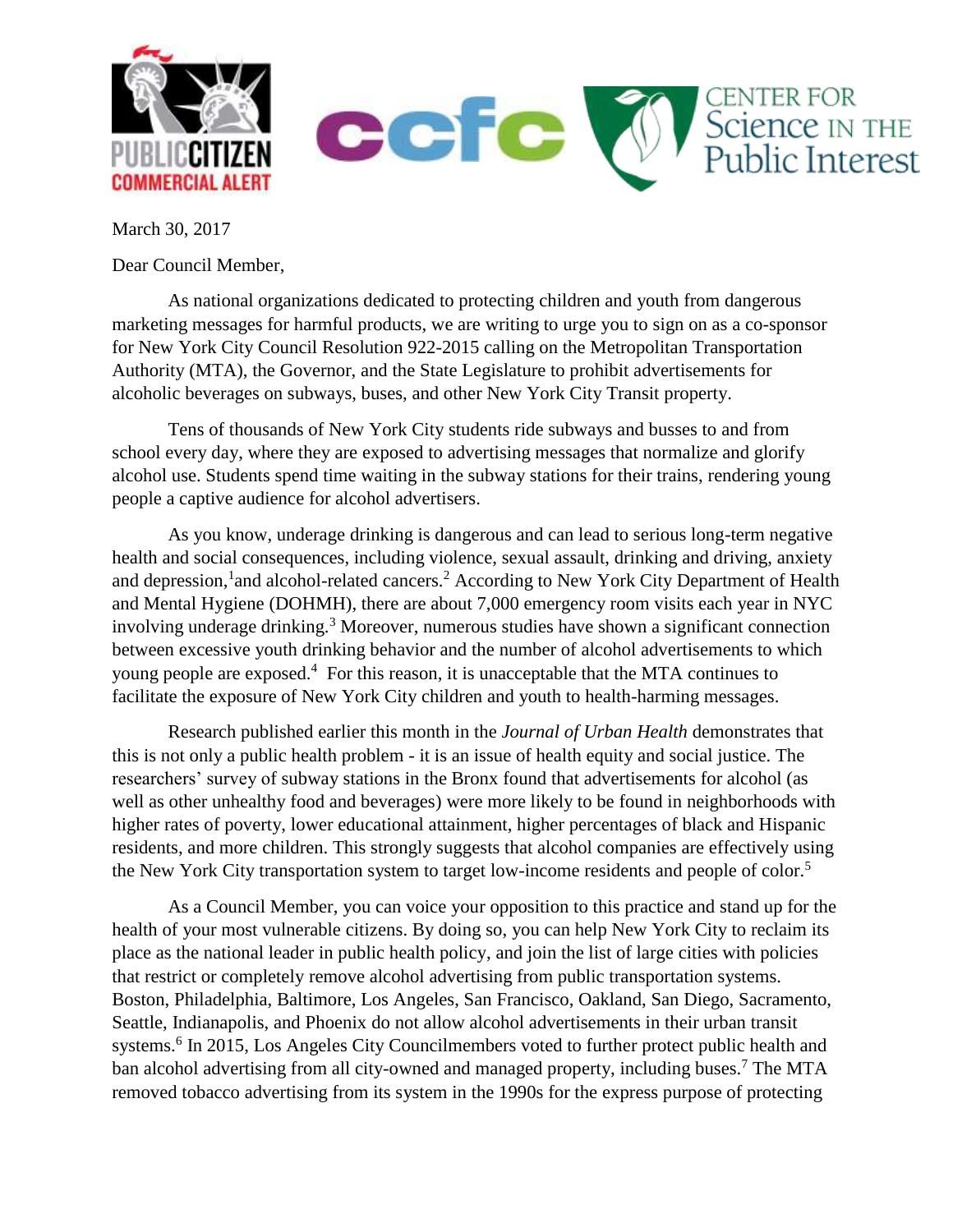the health of young people. It should do no less for alcohol, which is a prime factor in the leading causes of death for adolescents.<sup>8</sup>

The New York City Council should advocate for public health over alcohol industry profits. To protect public health and promote health equity, we strongly urge you to co-sponsor Resolution 922-2015. Please direct any response to Kristen Strader at [kstrader@citizen.org](mailto:kstrader@citizen.org) or 202-588-7785.

Sincerely,

l

Robert War

Robert Weissman President, Public Citizen

ash Galin

Joshua Golin Executive Director, Campaign for a Commercial-Free Childhood

Michael 7. Jacobson

Michael F. Jacobson, Ph.D. President, Center for Science in the Public Interest

 $1$  Miller, J., Naimi, T., Brewer, R., Jones, S. (2007). Binge Drinking and Associated Health Risk Behaviors Among High School Students. Pediatrics, 119.1. Retrieved from http://pediatrics.aappublications.org/content/119/1/76 <sup>2</sup> Nelson, D. E., Jarman, D. W., Rehm, J., Greenfield, T. K., Rey, G., Kerr, W. C., et al. (2013). Alcohol-attributable cancer deaths and years of potential life lost in the United States. American Journal of Public Health, 103(4), 641- 648.

<sup>&</sup>lt;sup>3</sup> Office of the Mayor of NYC (2015). UNDERSTANDING NEW YORK CITY'S MENTAL HEALTH CHALLENGE. Retrieved from http://www1.nyc.gov/assets/home/downloads/pdf/press-releases/2015/thriveNYC\_white\_paper.pdf

<sup>4</sup> 2 Aderson, P., Brujin, A., Angus, K., Gordon, R., Hastings, G. (2009). Impact of Alcohol Advertising and Media Exposure on Adolescent Alcohol Use: A Systematic Review of Longitudinal Studies". Alcohol and Alcoholism, 44. Retrieved from http://alcalc.oxfordjournals.org/content/44/3/229; Siegal, M., Ross, C., Albers, A., DeJong, W., King, C., Naimi, T., Jernigan, D. (2015). The relationship between exposure to brand specific alcohol advertising and brand-specific consumption among underage drinkers – United States, 2011-2012. The American Journal of Drug and Alcohol Abuse.; Aderson, P., Brujin, A., Angus, K., Gordon, R., Hastings, G. (2009). Impact of Alcohol Advertising and Media Exposure on Adolescent Alcohol Use: A Systematic Review of Longitudinal Studies". Alcohol and Alcoholism, 44. Retrieved from http://alcalc.oxfordjournals.org/content/44/3/229

<sup>&</sup>lt;sup>5</sup> Lucan, Sean C., Maroko, Andrew R., Sanon, Omar C., Schechter, Clyde B. (2017). Unhealthful Food-and-Beverage Advertising in Subway Stations: Targeted Marketing, Vulnerable Groups, Dietary Intake, and Poor Health. The New York Academy of Medicine. Retrieved from http://www.readcube.com/articles/10.1007/s11524-016-0127-